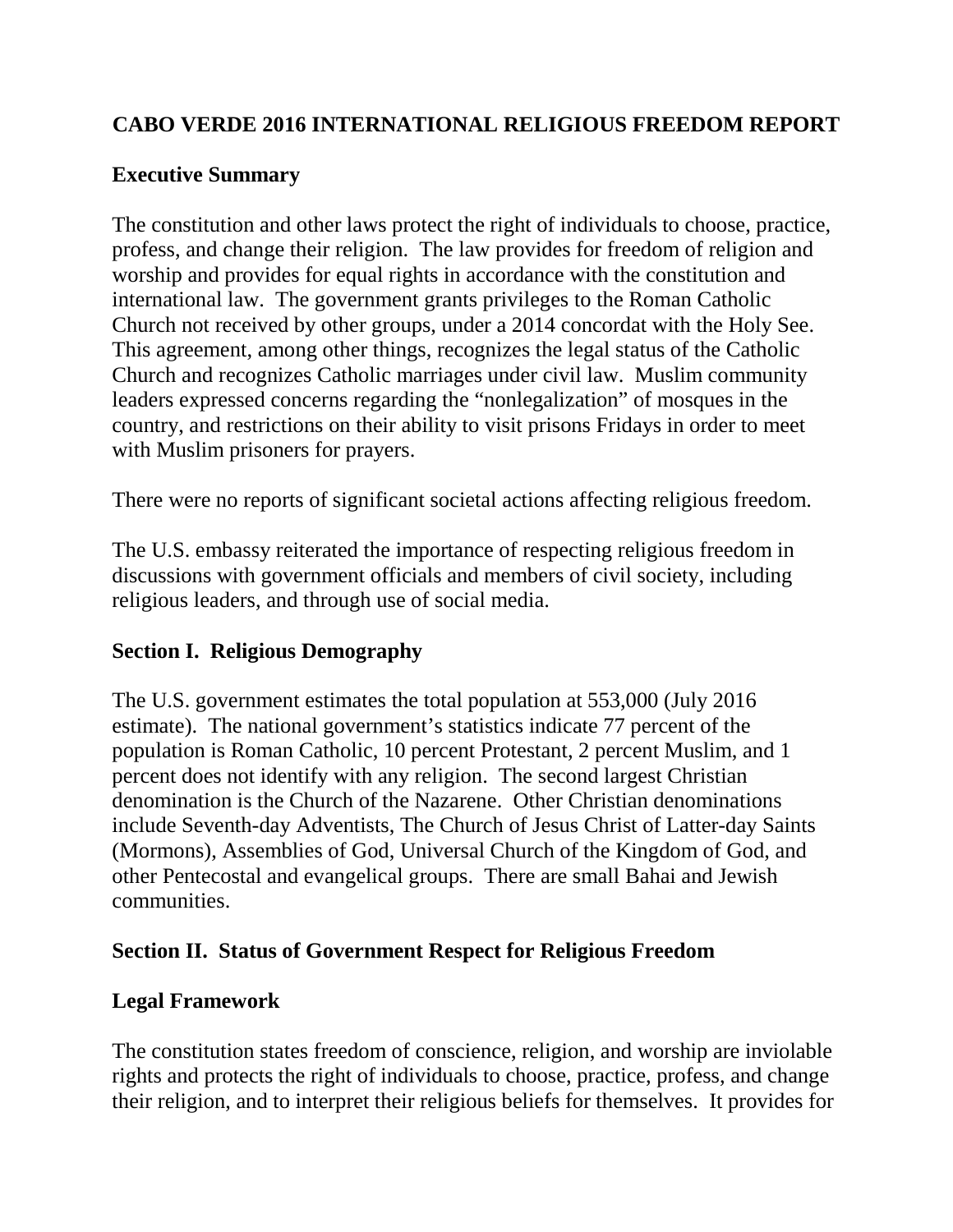#### **CAPE VERDE** 2

the separation of religion and state and prohibits the state from imposing religious beliefs and practices on individuals. It prohibits political parties from adopting names associated with particular religious groups. The constitution prohibits ridiculing religious symbols or practices. Rights may only be suspended in a state of emergency or siege under the constitution.

Violations of religious freedom are crimes subject to penalties of between three months and three years in prison.

The law codifies the constitution's religious freedom provisions by providing for equal rights and guarantees for all religions in accordance with the constitution and international law. The law separates religion and state, but allows the government to sign agreements with religious entities on matters of public interest. Specific sections of the law guarantee the protection of religious heritage, the right to religious education, freedom of organization of religious groups, and the free exercise of religious functions and worship.

A 2014 concordat between the government and the Holy See recognizes the legal status of the Catholic Church and its right to carry out its apostolic mission freely. The concordat further recognizes Catholic marriages under civil law, the right of Catholics to carry out religious observances on Sundays, and specifies a number of Catholic holidays as public holidays. It protects places of worship and other Catholic properties and provides for religious educational institutions, charitable activities, and pastoral work in the military, hospitals, and penal institutions. The concordat exempts Church revenues and properties used in religious and nonprofit activities from taxes and makes contributions to the Church tax deductible.

The law requires all associations, whether religious or secular, to register with the Ministry of Justice. The constitution states an association may not be armed; be in violation of penal law; or promote violence, racism, xenophobia, or dictatorship. To register, a religious group must submit a copy of its charter and statutes signed by its members. Failure to register does not result in any restriction of religious practice, but registration provides additional benefits such as exemptions from national, regional, and local taxes and fees. Registered religious groups may receive exemptions from taxes and fees in connection with places of worship or other buildings intended for religious purposes, activities with exclusively religious purposes, institutions and seminaries intended for religious education or training of religious leaders, goods purchased for religious purposes, and distribution of publications with information on places of worship. Legally registered churches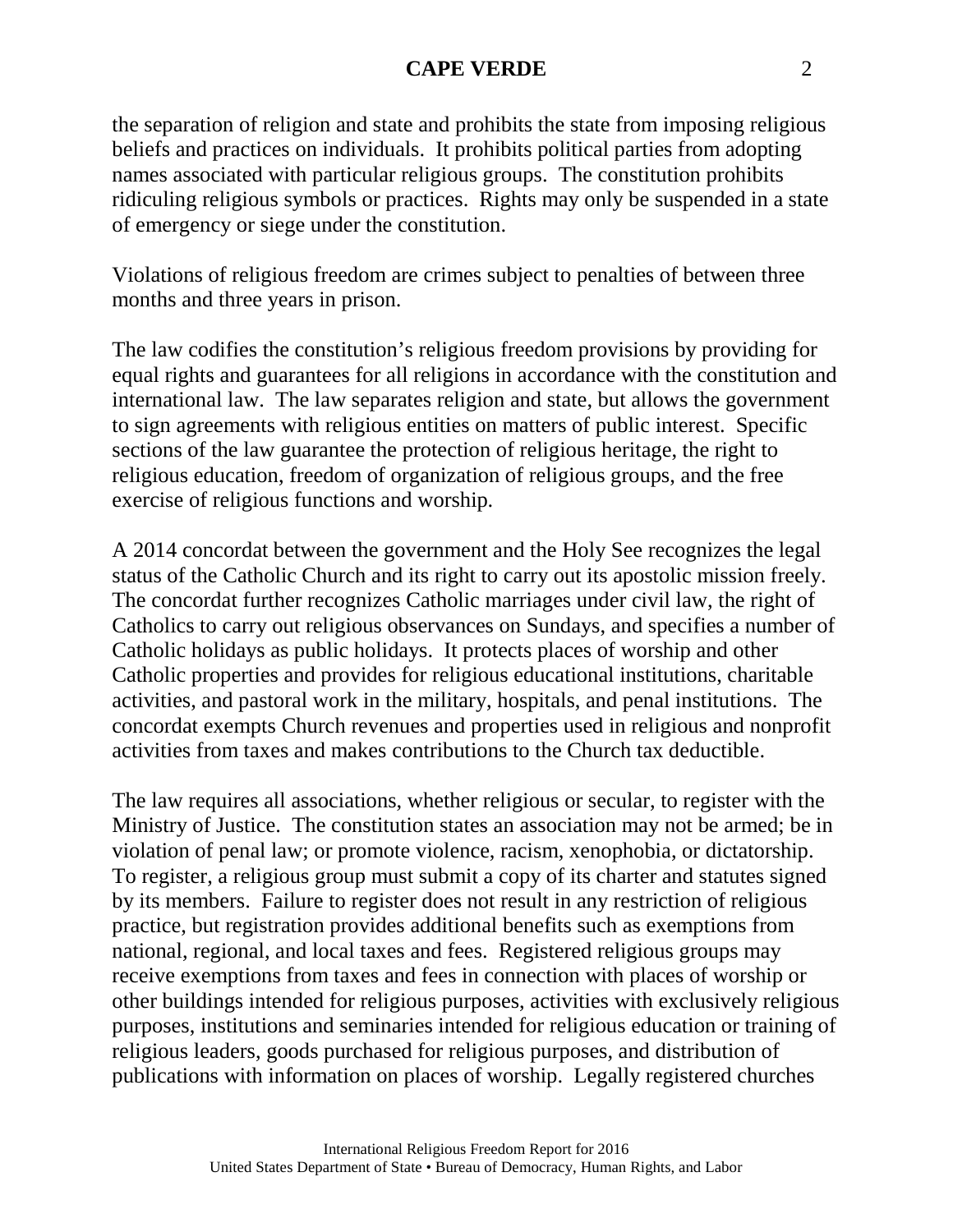and religious groups may use broadcast time on public radio and television at their own expense.

The country is a party to the International Covenant on Civil and Political Rights.

# **Government Practices**

The government continued to grant privileges to the Catholic Church that other groups did not receive including in educational institutions, in government facilities, and in access to media. Some minority religious groups said this practice strengthened the perception the government favored the Catholic Church as the "official religion" over other religious groups. The government used Catholic Church representatives to inaugurate public buildings throughout the country. Public television transmitted religious programming paid for by the Catholic Church, most of which was of Catholic services. A Brazilian-owned television network (TV Record) covered the religious activities of the Universal Church. Other religious groups received minimal TV broadcast time reportedly because they did not request it or had no means to pay for it.

Muslim community leaders expressed concerns regarding the "nonlegalization" of mosques in the country, referring to the cases of individuals intending to open mosques in their residences and mentioned the existence of some restrictions when requesting visits to prisons in order to meet with Muslim prisoners. Prison authorities did not grant some requests to visit on Fridays to meet with prisoners and hold Friday prayers. Muslim leaders stated the registration process was straightforward.

## **Section III. Status of Societal Respect for Religious Freedom**

There were no reports of significant societal actions affecting religious freedom.

## **Section IV. U.S. Government Policy**

U.S. embassy representatives promoted religious freedom in discussions with government officials at all levels, including the minister of parliamentary affairs (responsible for issues related to religion). After meeting with Islamic community representatives, embassy officials addressed issues raised in the meeting, including establishment of mosques and prison visits, with officials from the Ministry of Foreign Affairs and Ministry of Justice. The embassy also spoke with civil society representatives regarding religious freedom. Embassy representatives reiterated